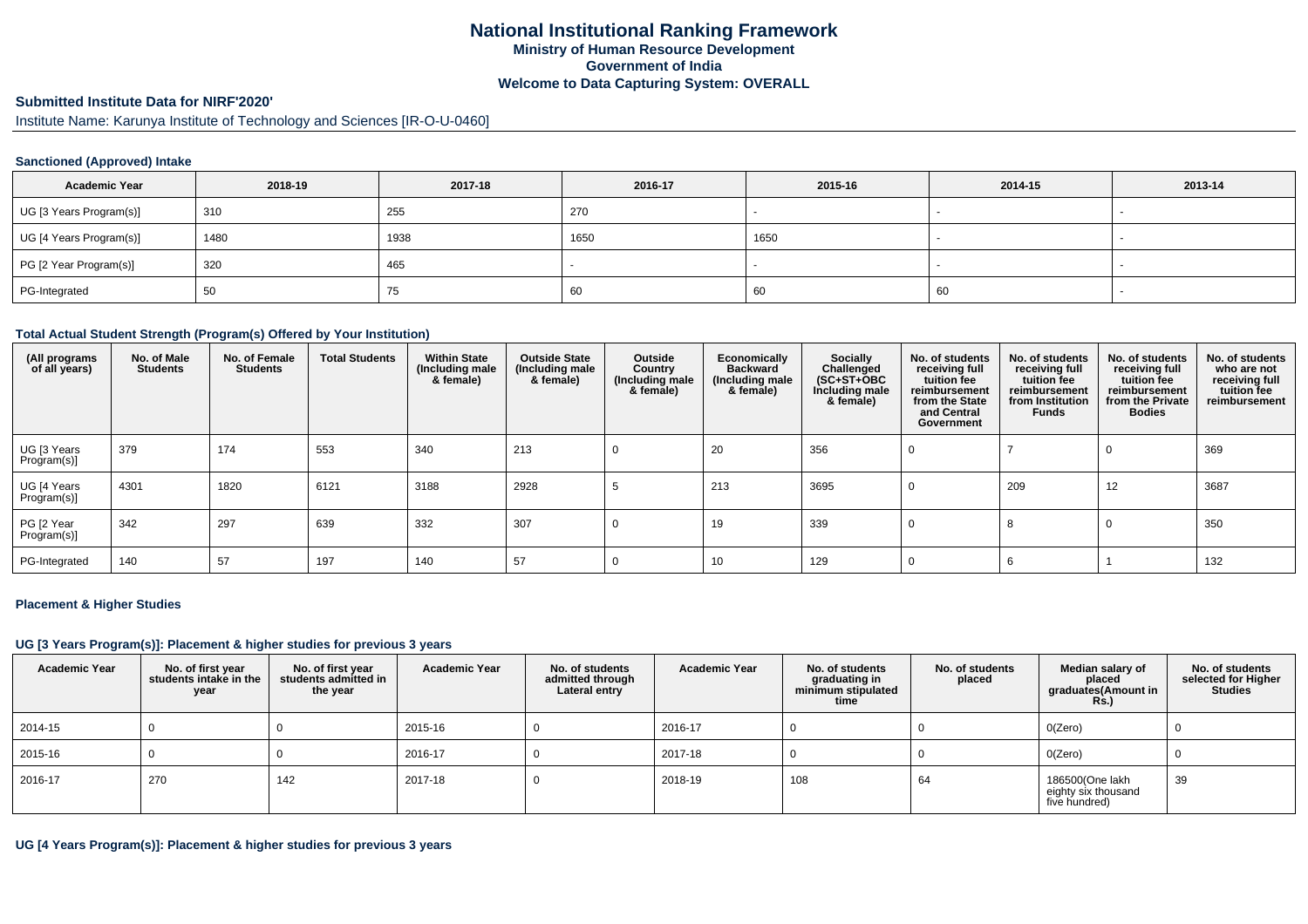| <b>Academic Year</b> | No. of first year<br>students intake in the<br>year | No. of first year<br>students admitted in<br>the year | <b>Academic Year</b> | No. of students<br>admitted through<br>Lateral entry | <b>Academic Year</b> | No. of students<br>graduating in<br>minimum stipulated<br>time | No. of students<br>placed | Median salary of<br>placed<br>graduates(Amount in<br><b>Rs.)</b> | No. of students<br>selected for Higher<br><b>Studies</b> |
|----------------------|-----------------------------------------------------|-------------------------------------------------------|----------------------|------------------------------------------------------|----------------------|----------------------------------------------------------------|---------------------------|------------------------------------------------------------------|----------------------------------------------------------|
| 2013-14              | 1518                                                | 1424                                                  | 2014-15              | 59                                                   | 2016-17              | 1321                                                           | 849                       | 300000(Three lakh)                                               | 145                                                      |
| 2014-15              | 1584                                                | 1507                                                  | 2015-16              | 54                                                   | 2017-18              | 1364                                                           | 944                       | 260000(Two lakh sixty<br>thousand)                               | 147                                                      |
| 2015-16              | 1650                                                | 1633                                                  | 2016-17              | 50                                                   | 2018-19              | 1491                                                           | 867                       | 240000(Two Lakh forty<br>thousand)                               | 171                                                      |

# **PG [2 Years Program(s)]: Placement & higher studies for previous 3 years**

| <b>Academic Year</b> | No. of first year<br>students intake in the<br>year | No. of first year<br>students admitted in<br>the year | <b>Academic Year</b> | No. of students graduating in minimum<br>stipulated time | No. of students<br>placed | Median salary of<br>placed<br>graduates(Amount in<br><b>Rs.)</b> | No. of students<br>selected for Higher<br><b>Studies</b> |
|----------------------|-----------------------------------------------------|-------------------------------------------------------|----------------------|----------------------------------------------------------|---------------------------|------------------------------------------------------------------|----------------------------------------------------------|
| 2015-16              | 540                                                 | 368                                                   | 2016-17              | 365                                                      | 123                       | 350000(Three lakh fifty $\vert$ 26<br>thousands only)            |                                                          |
| 2016-17              | 720                                                 | 384                                                   | 2017-18              | 355                                                      | 163                       | 350000(Three lakh fifty<br>thousands only)                       | 10                                                       |
| 2017-18              | 465                                                 | 403                                                   | 2018-19              | 379                                                      | 226                       | 260000(Two lakh sixty<br>thousand)                               | 35                                                       |

# **PG-Integrated [5 Years Program(s)]: Placement & higher studies for previous 3 years**

| <b>Academic Year</b> | No. of first year<br>students intake in the<br>year | No. of first year<br>students admitted in<br>the year | <b>Academic Year</b> | No. of students graduating in minimum<br>stipulated time | No. of students<br>placed | Median salary of<br>placed<br>graduates(Amount in<br><b>Rs.)</b> | No. of students<br>selected for Higher<br><b>Studies</b> |
|----------------------|-----------------------------------------------------|-------------------------------------------------------|----------------------|----------------------------------------------------------|---------------------------|------------------------------------------------------------------|----------------------------------------------------------|
| 2012-13              | 60                                                  | 48                                                    | 2016-17              | 47                                                       | 19                        | 210000(Two lakh ten<br>thousands)                                | 13                                                       |
| 2013-14              | 60                                                  | 46                                                    | 2017-18              | 34                                                       | 11                        | 290000(Two lakh<br>ninety thousand)                              | З                                                        |
| 2014-15              | 60                                                  | 47                                                    | 2018-19              | 26                                                       | 14                        | 216000(Two lakh<br>sixteen thousand)                             |                                                          |

### **Ph.D Student Details**

| Ph.D (Student pursuing doctoral program till 2017-18; Students admitted in the academic year 2018-19 should not be entered here.) |         |         |         |  |  |  |
|-----------------------------------------------------------------------------------------------------------------------------------|---------|---------|---------|--|--|--|
| <b>Total Students</b>                                                                                                             |         |         |         |  |  |  |
| Full Time                                                                                                                         |         | 147     |         |  |  |  |
| Part Time                                                                                                                         |         | 353     |         |  |  |  |
| No. of Ph.D students graduated (including Integrated Ph.D)                                                                        |         |         |         |  |  |  |
|                                                                                                                                   | 2018-19 | 2017-18 | 2016-17 |  |  |  |
| Full Time                                                                                                                         | 29      | 17      | 21      |  |  |  |
| Part Time                                                                                                                         | 29      | 28      | -38     |  |  |  |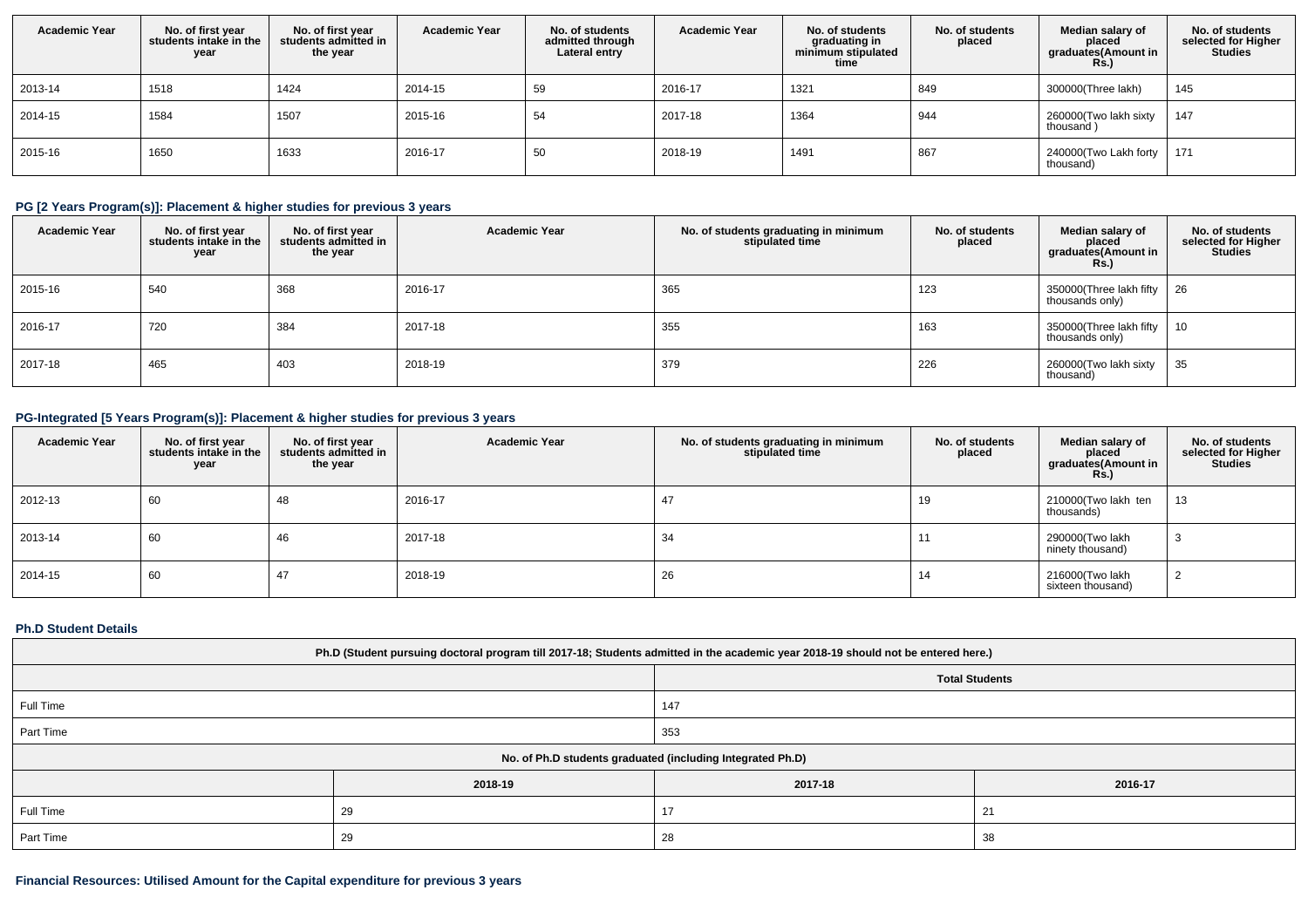| <b>Academic Year</b>                                                                                 | 2018-19                                                                                 | 2017-18                                                                                  | 2016-17                                                                              |  |  |  |  |  |
|------------------------------------------------------------------------------------------------------|-----------------------------------------------------------------------------------------|------------------------------------------------------------------------------------------|--------------------------------------------------------------------------------------|--|--|--|--|--|
|                                                                                                      | <b>Utilised Amount</b>                                                                  | <b>Utilised Amount</b>                                                                   | <b>Utilised Amount</b>                                                               |  |  |  |  |  |
| Annual Capital Expenditure on Academic Activities and Resources (excluding expenditure on buildings) |                                                                                         |                                                                                          |                                                                                      |  |  |  |  |  |
| Library                                                                                              | 13221762 (One Crore Thirty two lakh twenty one thousand<br>seven hundred sixty two)     | 18312354 (One crore eighty three lakh twelve thousand three<br>hundred fifty four)       | 12422226 (One crore twenty four lakh twenty two thousands<br>two hundred twenty six) |  |  |  |  |  |
| New Equipment for Laboratories                                                                       | 33265999 (Three crores thirty two lakh sixty five thousand nine<br>hundred ninety nine) | 44133357 (Four crores forty one lakh thirty three thousand<br>three hundred fifty seven) | 27068564 (Two crores seventy lakh sixty eight thousand five<br>hundred sixty four)   |  |  |  |  |  |
| <b>Engineering Workshops</b>                                                                         | 0 (zero)                                                                                | 1784000 (Seventeen lakh eighty four thousand)                                            | 38555 (Thirty eight thousand five hundred fifty five)                                |  |  |  |  |  |
| Other expenditure on creation of Capital Assets (excluding<br>expenditure on Land and Building)      | 35970195 (Three crores fifty nine lakh seventy thousand one<br>hundred ninety five)     | 43531518 (Four crores thirty five lakh thirty one thousand five<br>hundred eighteen)     | 22459542 (Two crores twenty four lakh fifty nine thousand five<br>hundred forty two) |  |  |  |  |  |

# **Financial Resources: Utilised Amount for the Operational expenditure for previous 3 years**

| <b>Academic Year</b>                                                                                                                                                                            | 2018-19                                                                                           | 2017-18                                                                                       | 2016-17                                                                                             |  |  |  |
|-------------------------------------------------------------------------------------------------------------------------------------------------------------------------------------------------|---------------------------------------------------------------------------------------------------|-----------------------------------------------------------------------------------------------|-----------------------------------------------------------------------------------------------------|--|--|--|
|                                                                                                                                                                                                 | <b>Utilised Amount</b>                                                                            | <b>Utilised Amount</b>                                                                        | <b>Utilised Amount</b>                                                                              |  |  |  |
| <b>Annual Operational Expenditure</b>                                                                                                                                                           |                                                                                                   |                                                                                               |                                                                                                     |  |  |  |
| Salaries (Teaching and Non Teaching staff)                                                                                                                                                      | 487279079 (Forty eight crores seventy two lakh seventy nine<br>thousand seventy nine)             | 440638046 (Forty four crores six lakh thirty eight thousand forty<br>six )                    | 437343368 (Forty three crores seventy three lakh forty three<br>thousand three hundred sixty eight) |  |  |  |
| Maintenance of Academic Infrastructure or consumables and<br>other running expenditures (excluding maintenance of hostels<br>and allied services, rent of the building, depreciation cost, etc) | 457972489 (Forty five crores seventy nine lakh seventy two<br>thousands four hundred eighty nine) | 529562847 (Fifty two crores ninety five lakh sixty two thousand<br>eight hundred forty seven) | 348101169 (Thirty four crores eighty one lakh one thousand<br>one hundred sixty nine)               |  |  |  |
| Seminars/Conferences/Workshops                                                                                                                                                                  | 7127183 (Seventy one lakh twenty seven thousand one<br>hundred eighty three)                      | 9927340 (Ninety nine lakh twenty seven thousand three<br>hundred forty)                       | 9690771 (Ninety six lakh ninety thousand seven hundred<br>seventy one)                              |  |  |  |

**IPR**

| Calendar year            | 2018 | 2017 | 2016 |
|--------------------------|------|------|------|
| No. of Patents Published |      | 10   |      |
| No. of Patents Granted   |      |      |      |

# **Sponsored Research Details**

| <b>Financial Year</b>                    | 2018-19                                                     | 2017-18  | 2016-17                                                                                                                                |
|------------------------------------------|-------------------------------------------------------------|----------|----------------------------------------------------------------------------------------------------------------------------------------|
| Total no. of Sponsored Projects          | ∠∠                                                          | 16       | -20                                                                                                                                    |
| Total no. of Funding Agencies            |                                                             |          |                                                                                                                                        |
| Total Amount Received (Amount in Rupees) | 16588076                                                    | 12812143 | 25420795                                                                                                                               |
| Amount Received in Words                 | One Crore sixty five lakh eighty eight thousand seventy six | three    | One crore twenty eight lakh twelve thousand one hundred forty   Two crore fifty four lakh twenty thousand seven hundred ninety<br>five |

# **Consultancy Project Details**

| <b>Financial Year</b>             | 2018-19 | 2017-18 | 2016-17 |
|-----------------------------------|---------|---------|---------|
| Total no. of Consultancy Projects | 419     | 614     | 865     |
| Total no. of Client Organizations | 236     | 272     | 390     |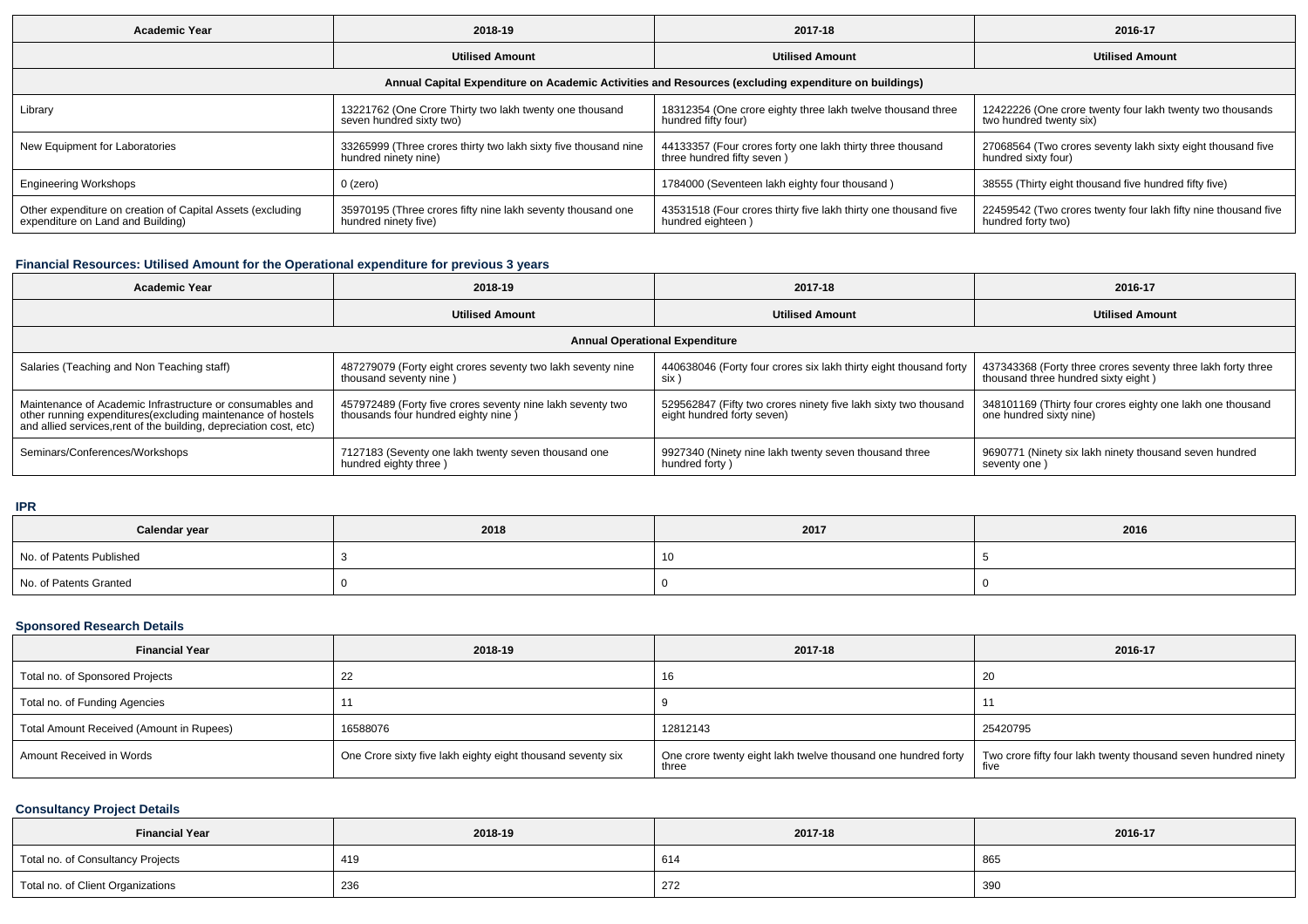| Total Amount Received (Amount in Rupees) | 7199113                                                      | 10452361 | 8927351                                                                                                                         |
|------------------------------------------|--------------------------------------------------------------|----------|---------------------------------------------------------------------------------------------------------------------------------|
| Amount Received in Words                 | I Seventy one lakh ninety nine thousand one hundred thirteen |          | One Crore Four lakh fifty two thousand three hundred sixty one   Eighty nine lakh twenty seven thousand three hundred fifty one |

### **Executive Development Program/Management Development Programs**

| <b>Financial Year</b>                                                             | 2018-19 | 2017-18 | 2016-17 |
|-----------------------------------------------------------------------------------|---------|---------|---------|
| Total no. of Executive Development Programs/ Management<br>Development Programs   |         |         |         |
| Total no. of Participants                                                         |         |         |         |
| Total Annual Earnings (Amount in Rupees)(Excluding Lodging<br>& Boarding Charges) | - 0     |         |         |
| Total Annual Earnings in Words                                                    | Zero    | Zero    | Zero    |

# **PCS Facilities: Facilities of physically challenged students**

| 1. Do your institution buildings have Lifts/Ramps?                                                                                                        | Yes, more than 80% of the buildings |
|-----------------------------------------------------------------------------------------------------------------------------------------------------------|-------------------------------------|
| 2. Do your institution have provision for walking aids, includingwheelchairs and transportation from one building to another for<br>handicapped students? | Yes                                 |
| <sup>1</sup> 3. Do your institution buildings have specially designed toilets for handicapped students?                                                   | Yes, more than 80% of the buildings |

### **Awards Details**

|      | 1. How many faculty member of your institution have received highly reputed national/international awards/recognition from central<br>government agencies in the previous academic year 2018-19 |                                                 |                                                                                                                |                                                                                                              | -9                                           |                            |                             |                               |                              |
|------|-------------------------------------------------------------------------------------------------------------------------------------------------------------------------------------------------|-------------------------------------------------|----------------------------------------------------------------------------------------------------------------|--------------------------------------------------------------------------------------------------------------|----------------------------------------------|----------------------------|-----------------------------|-------------------------------|------------------------------|
| Srno | Name of the Faculty                                                                                                                                                                             | Name of the Award                               | Name of the Central<br>government<br>agency/international<br>agencies from where<br>award has been<br>received | Address of the<br>Agency giving award                                                                        | <b>Contact Email ID of</b><br>the Agency     | Year of receiving<br>award | Email ID of the<br>faculty  | Contact no. of the<br>faculty | Is it<br>Fellowship?(Yes/No) |
|      | Aldin Justin Sundararai                                                                                                                                                                         | Young Engineers<br>Award                        | Institution of Engineers<br>India                                                                              | 8 Gokhale Road, West<br>Bengal, Kolkata-                                                                     | sdg@ieindia.org                              | 2018                       | aldinjustin@karunya.e<br>du | 9047653317                    | <b>No</b>                    |
| 2    | Aldin Justin Sundararai                                                                                                                                                                         | Young Engineers<br>Award                        | Institution of Engineers<br>India                                                                              | 8 Gokhale Road, West<br>Bengal, Kolkata-<br>700020                                                           | sdg@ieindia.org                              | 2019                       | aldinjustin@karunya.e<br>du | 9047653317                    | No                           |
| 3    | Dr N Anand                                                                                                                                                                                      | Vishwakarma Award                               | <b>Construction Industry</b><br>Development Council                                                            | 801 Hemkunt<br>Chambers 89 Nehru<br>Place, New Delhi 110<br>019                                              | cidcab@hotmail.com                           | 2018                       | nanand@karunya.edu          | 9486115105                    | No                           |
|      | Dr Sneha Gautam                                                                                                                                                                                 | <b>IEI Young Engineers</b><br>Award             | The Institution of<br>Engineers India                                                                          | No.3 Dr B R<br>Ambedkar Veedhi Opp<br><b>Indian Express</b><br><b>Building Benaluru</b><br>Karnataka 560 001 | sdg@ieindia.org                              | 2019                       | snehagautam@karuny<br>a.edu | 9131085801                    | No                           |
| 5    | Dr Sneha Gautam                                                                                                                                                                                 | Young Environmental<br><b>Engineering Award</b> | The Institution of<br>Engineers India                                                                          | 8 gokhale Road, West<br>Bengal, Kolkata <sup>'</sup> 200<br>020                                              | sdg@ieindia.org                              | 2019                       | snehagautam@karuny<br>a.edu | 9131085801                    | No                           |
| 6    | Dr Sneha Gautam                                                                                                                                                                                 | Reviewer Recognition<br>Award                   | Environmetnal<br><b>International Elsevier</b><br>Publicaiton                                                  | Radarweg 29 1043 NX<br>Amsterdam The<br>Netherlands                                                          | support@reviewerreco<br>gnition.elsevier.com | 2019                       | snehagautam@karuny<br>a.edu | 9131085801                    | No                           |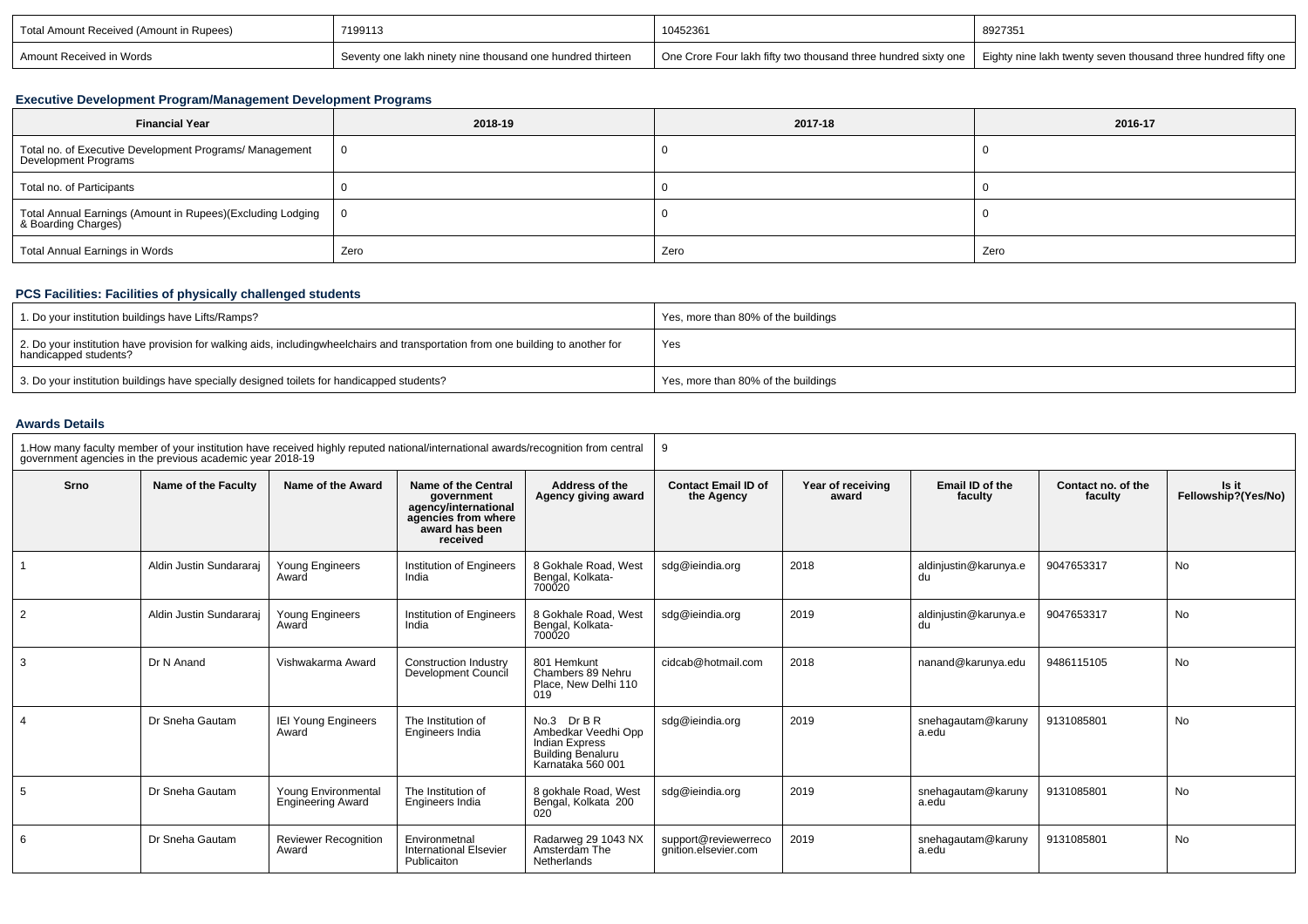| $\overline{7}$ | Dr Sneha Gautam                                      | <b>Reviewer Recognition</b><br>Award | Journal of<br>Environmental<br><b>Chemcial Engineering</b><br><b>Elsevier Publicaiton</b>                    | Radarweg 29 1043 NX<br>Amsterdam The<br>Netherlands                                                       | support@reviewerreco<br>gnition.elsevier.com                                                                                                                                              | 2019                                     | snehagautam@karuny<br>a.edu | 9131085801                            | No                            |
|----------------|------------------------------------------------------|--------------------------------------|--------------------------------------------------------------------------------------------------------------|-----------------------------------------------------------------------------------------------------------|-------------------------------------------------------------------------------------------------------------------------------------------------------------------------------------------|------------------------------------------|-----------------------------|---------------------------------------|-------------------------------|
| 8              | Dr Sneha Gautam                                      | <b>Outstanding Reviewer</b><br>Award | Journal of<br>Environmental<br><b>Chemcial Engineering</b><br><b>Elsevier Publicaiton</b>                    | Radarweg 29 1043 NX<br>Amsterdam The                                                                      | support@reviewerreco<br>anition.elsevier.com                                                                                                                                              | 2018                                     | snehagautam@karuny<br>a.edu | 9131085801                            | No                            |
| 9              | Dr Sneha Gautam                                      | <b>Outstanding Reviewer</b><br>Award | Journal of Cleaner<br><b>Production Elsevier</b><br>Publicaiton                                              | Radarweg 29 1043 NX<br>Amsterdam The                                                                      | support@reviewerreco<br>qnition.elsevier.com                                                                                                                                              | 2018                                     | snehagautam@karuny<br>a.edu | 9131085801                            | No                            |
|                |                                                      |                                      | 2. How many students of your institution have won international awards in the previous academic year 2018-19 |                                                                                                           | 9                                                                                                                                                                                         |                                          |                             |                                       |                               |
| Srno           | Name of the<br>Student/Name of the<br>Team           | <b>Enrolment Number</b>              | Name of the Award                                                                                            | Name of International<br><b>Institution/Organisati</b><br>on from where the<br>award has been<br>received | Address of the<br>Agency giving award                                                                                                                                                     | <b>Contact Email ID of</b><br>the Agency | Year of receiving<br>award  | Email ID of the<br>faculty            | Contact no. of the<br>faculty |
| $\overline{1}$ | <b>KAVYA S</b>                                       | UR16BI025                            | All India InterUniversity<br>Wushu women<br>Championship Bronze<br>Medal                                     | <b>Punjab University</b><br>Chandigargh                                                                   | Association of Indian<br>University New Delhi                                                                                                                                             | info@aiu.ac.in                           | 2019                        |                                       | 9940983810                    |
| 2              | <b>SHANTHOSH M</b>                                   | <b>URK18CR041</b>                    | All India InterUniversity<br>Wushu women<br>Championship Bronze                                              | Punjab University<br>Chandigargh                                                                          | Association of Indian<br>University New Delhi                                                                                                                                             | info@aiu.ac.in                           | 2019                        | yogeshrathna@gmail.c<br><sub>om</sub> | 9952993355                    |
| 3              | <b>ASWATH MARTINE S</b>                              | <b>URK17ME167</b>                    | All India InterUniversity<br>Wushu women<br>Championship Bronze<br>Medal                                     | Punjab University<br>Chandigargh                                                                          | Association of Indian<br>University New Delhi                                                                                                                                             | info@aiu.ac.in                           | 2019                        | aswath219@gmail.co<br>m               | 9087691771                    |
| $\overline{4}$ | <b>G R SAAIDHARNESH</b>                              | <b>URK17ME203</b>                    | Indian International<br>Taekwondo<br>Championship Gold<br>Medal                                              | Talkatora Indoor<br>Stadium New Delhi                                                                     | India Dojang Sports<br>Organization                                                                                                                                                       | kuyscindia@gmail.com                     | 2018                        | sivasanjeve@gmail.co<br>m             | 9080127653                    |
| 5              | Aadarsh Ram J                                        | <b>UR15ME208</b>                     | All India InterUniversity<br>Athletics<br>Championship Gold<br>Medal                                         | Mangalore University<br>Mangalore                                                                         | Association of Indian<br>University New<br>DelhiAssociation of<br>Indian University 16<br>Comrade Indrajit<br>Gupta Marg Opposite<br>National Bal Bhawan<br>Near I T O New Delhi<br>Delhi | info@aiu.ac.in                           | 2018                        | aadarshram1997@gm<br>ail.com          | 7598721275                    |
| 6              | PEESAPATI V VARA<br>HASATYASUNDARI<br><b>ISWARYA</b> | <b>UR16BT099</b>                     | Federation cup Ball<br>Badminton<br>Championship<br><b>Bronze Medal</b>                                      | PSNA College of<br><b>Engineering</b><br>Technology Dindigul<br>Tamil Nadu                                | No 10 Bashiam Street<br>Old Washermanpet<br>Chennai 600 021                                                                                                                               | aknatesan@yahoo.co<br>m                  | 2018                        | Iswaryapeesapati64@<br>gmail.com      | 9344556208                    |
| $\overline{7}$ | <b>DESIREDDY</b><br>SRAVANI                          | URK18BCA025                          | Federation cup Ball<br><b>Badminton</b><br>Championship<br>Bronze Medal                                      | PSNA College of<br>Engineering<br>Technology Dinaigal<br>Tamil Nadu                                       | Tamil Nadu Ball<br><b>Badminton Association</b><br><b>Ball Badminton</b><br>Federation of India                                                                                           | aknatesan@yahoo.co<br>m                  | 2018                        | sravanireddy47026@g<br>mail.com       | 6302296092                    |
| 8              | SHWETHA V                                            | <b>URK18CS259</b>                    | All India InterUniversity<br>Wushu women<br>Championship Silver<br>Medal                                     | Punjab University<br>Chandigargh                                                                          | Association of Indian<br>University New Delhi                                                                                                                                             | info@aiu.ac.in                           | 2019                        | shwetha18@karunya.e<br>du.in          | 8310634289                    |
| 9              | <b>ADITHIYA G</b>                                    | <b>URK18CS257</b>                    | All India InterUniversity<br>Wushu women<br>Championship Bronze<br>Medal                                     | Punjab University<br>Chandigargh                                                                          | Association of Indian<br>University New Delhi                                                                                                                                             | info@aiu.ac.in                           | 2019                        | adithiyagkrish16@gma<br>il.com        | 7899364190                    |